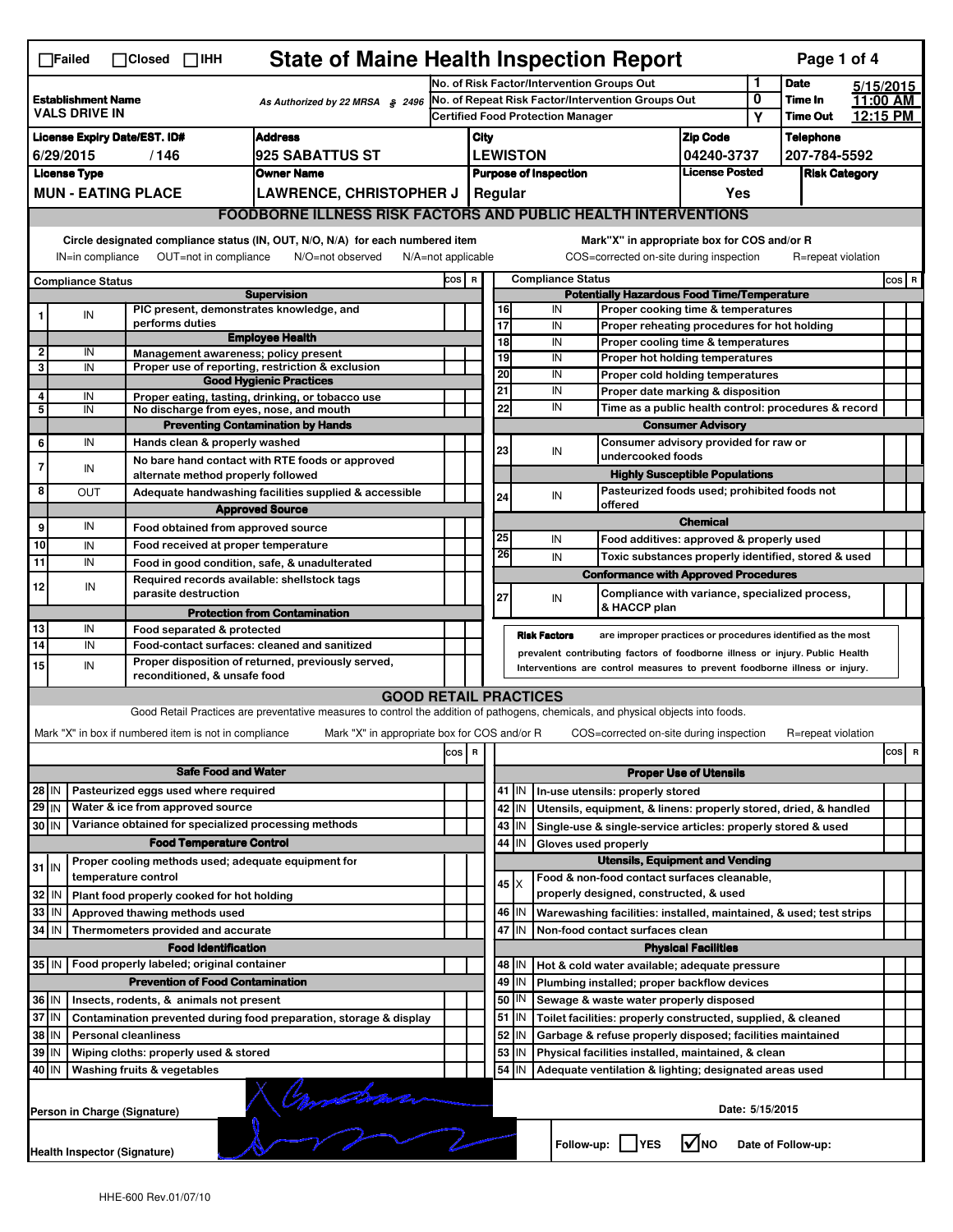|                                                   | Page 2 of 4                       |  |                                 |                   |                               |                                  |  |  |  |  |  |
|---------------------------------------------------|-----------------------------------|--|---------------------------------|-------------------|-------------------------------|----------------------------------|--|--|--|--|--|
| <b>Establishment Name</b><br><b>VALS DRIVE IN</b> |                                   |  | As Authorized by 22 MRSA § 2496 | 5/15/2015<br>Date |                               |                                  |  |  |  |  |  |
| License Expiry Date/EST. ID#<br>6/29/2015<br>/146 | <b>Address</b><br>925 SABATTUS ST |  | City / State<br><b>LEWISTON</b> | <b>ME</b>         | <b>Zip Code</b><br>04240-3737 | <b>Telephone</b><br>207-784-5592 |  |  |  |  |  |
|                                                   | <b>Temperature Observations</b>   |  |                                 |                   |                               |                                  |  |  |  |  |  |
| Location                                          | Temperature                       |  |                                 | <b>Notes</b>      |                               |                                  |  |  |  |  |  |
| cooler                                            | 35                                |  |                                 |                   |                               |                                  |  |  |  |  |  |
| hot water                                         | 110 plus                          |  |                                 |                   |                               |                                  |  |  |  |  |  |

| HOT DOGS | 165 |  |
|----------|-----|--|
|          |     |  |



**Date: 5/15/2015**

HHE-601(a)Rev.01/07/10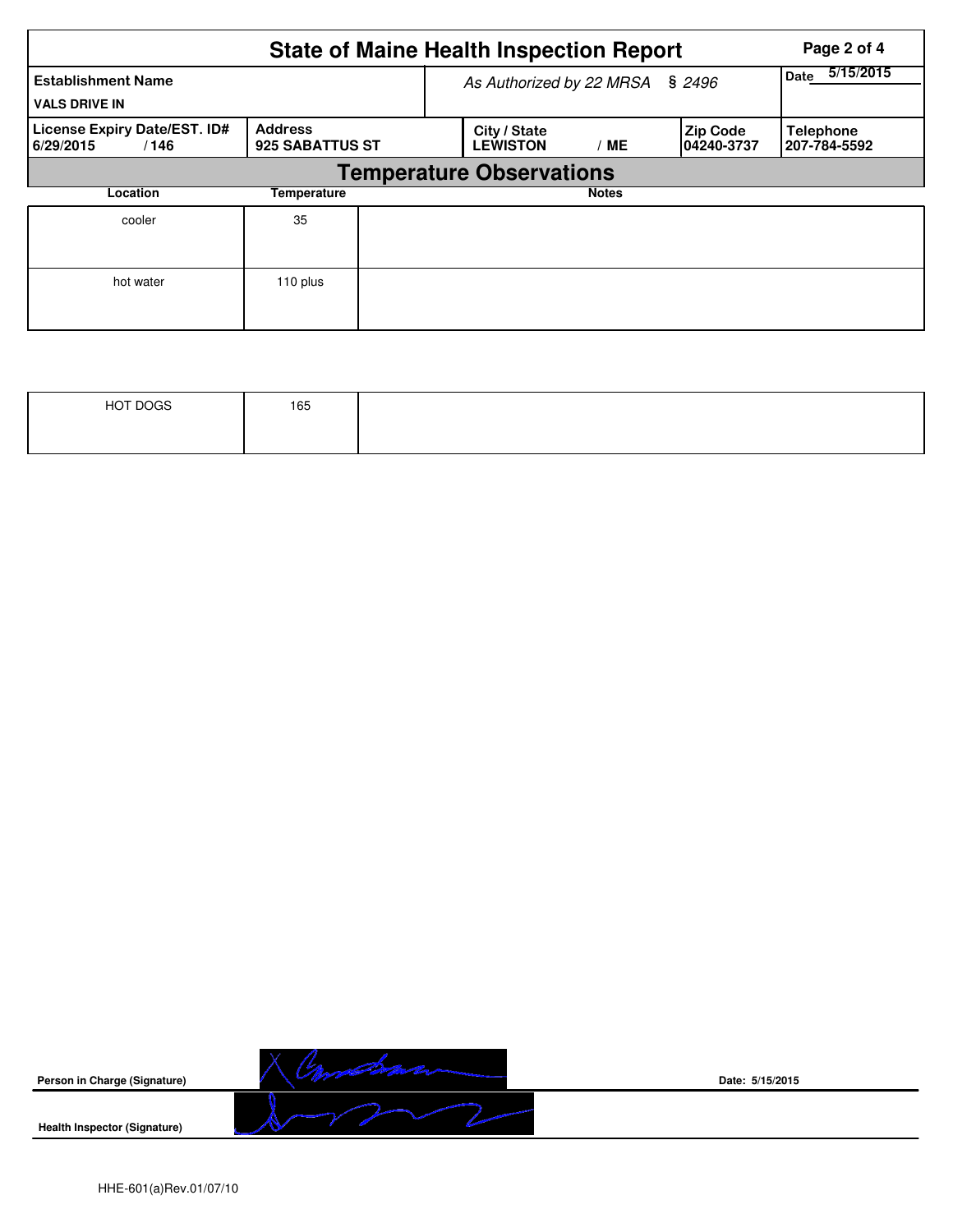|                                                                                                                                                    | Page 3 of 4       |  |  |  |  |  |  |  |  |  |
|----------------------------------------------------------------------------------------------------------------------------------------------------|-------------------|--|--|--|--|--|--|--|--|--|
| <b>Establishment Name</b>                                                                                                                          | 5/15/2015<br>Date |  |  |  |  |  |  |  |  |  |
| <b>VALS DRIVE IN</b>                                                                                                                               |                   |  |  |  |  |  |  |  |  |  |
| License Expiry Date/EST. ID#<br>6/29/2015<br>/146                                                                                                  |                   |  |  |  |  |  |  |  |  |  |
| <b>Observations and Corrective Actions</b>                                                                                                         |                   |  |  |  |  |  |  |  |  |  |
| Violations cited in this report must be corrected within the time frames below, or as stated in sections<br>8-405.11 and 8-406.11 of the Food Code |                   |  |  |  |  |  |  |  |  |  |
| 8: 5-202.12: N: Hand washing facility not properly equipped/installed with hot water of at least 100 F.                                            |                   |  |  |  |  |  |  |  |  |  |
| INSPECTOR NOTES: repair plumbing men's room for hot water faucet within 10 days                                                                    |                   |  |  |  |  |  |  |  |  |  |



45: 4-101.11.(D): N: Utensils or equipment food contact surfaces not smooth / easily cleanable.

45: 4-204.12: N: Equipment openings, closures and deflectors are improperly designed and constructed.

INSPECTOR NOTES: install new lids on freezer

INSPECTOR NOTES: replace 1 freezer

**Date: 5/15/2015**

HHE-601(a)Rev.01/07/10 **Page 3 of 4**